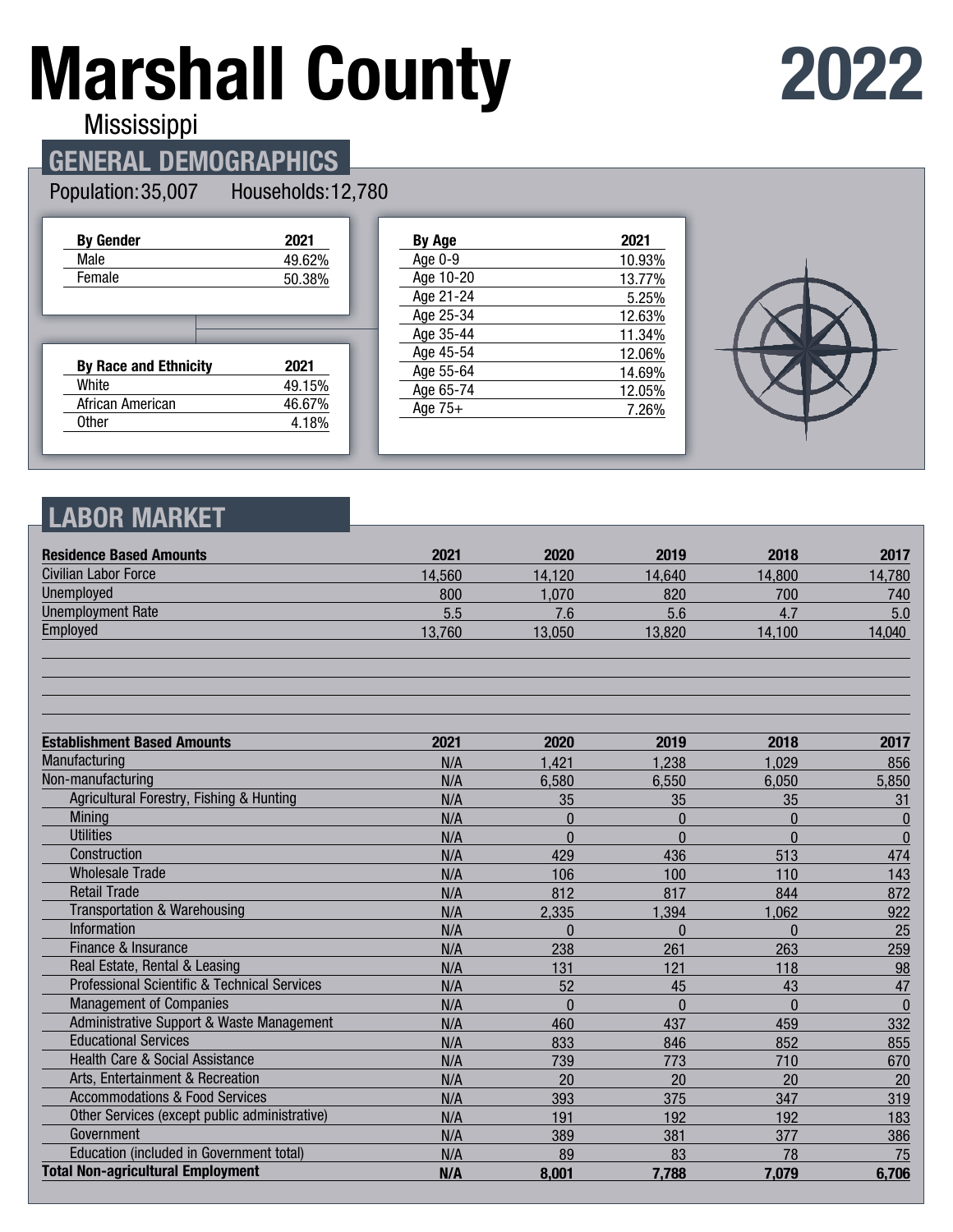| <b>ECONOMY</b>                 |          |          |          |          |          |               |
|--------------------------------|----------|----------|----------|----------|----------|---------------|
|                                | 2021     | 2020     | 2019     | 2018     | 2017     | <b>Region</b> |
|                                |          |          |          |          |          |               |
| <b>Per Capita Income</b>       | \$37,543 | \$34,165 | \$31,275 | \$31,238 | \$32,221 | \$40,894      |
|                                |          |          |          |          |          |               |
| <b>Median Household Income</b> | \$49,736 | \$46,274 | \$45,158 | \$44,321 | \$41,999 | \$50,575      |
|                                |          |          |          |          |          |               |
| # of Households with Income    |          |          |          |          |          |               |
| Equal or Less Than \$24,999    | 2,784    | 3,250    | 3,525    | 3,481    | 3,811    | 57,091        |
|                                |          |          |          |          |          |               |
| % of Households with Income    |          |          |          |          |          |               |
| Equal or Less Than \$24,999    | 21.78%   | 25.45%   | 27.52%   | 27.03%   | 29.49%   | 25.90%        |

| <b>Employment Occupational Composition %</b> | 2021   |
|----------------------------------------------|--------|
| Professional and Technical                   | 14.23% |
| Executive, Administrative and Managerial     | 7.99%  |
| <b>Sales</b>                                 | 10.46% |
| Administrative Support and Clerical          | 11.17% |
| Production, Craft and Repair                 | 25.27% |
| <b>Transportation and Material Moving</b>    | 14.48% |
| Handlers, Helpers and Laborers               | 0.40%  |
| Service                                      | 15.99% |

| <b>Establishment-Based Employment Composition % 2021</b> |     |
|----------------------------------------------------------|-----|
| Manufacturing                                            | N/A |
| Non-Manufacturing                                        | N/A |



| SOCIAL ENVIRONMENT                                  |          |          |          |          |          |  |
|-----------------------------------------------------|----------|----------|----------|----------|----------|--|
|                                                     | 2021     | 2020     | 2019     | 2018     | 2017     |  |
| <b>Number of Births to Single Teens</b>             | N/A      | 26       | 22       | 40       | 39       |  |
| <b>TANF &amp; Food Stamp Payments per Household</b> | \$518.95 | \$519.40 | \$439.27 | \$568.70 | \$628.53 |  |
| <b>Number of Divorces</b>                           | N/A      | 125      | 96       | 131      | 106      |  |
| <b>Number of Divorces Involving Children</b>        | N/A      | 58       | 38       | 48       | 46       |  |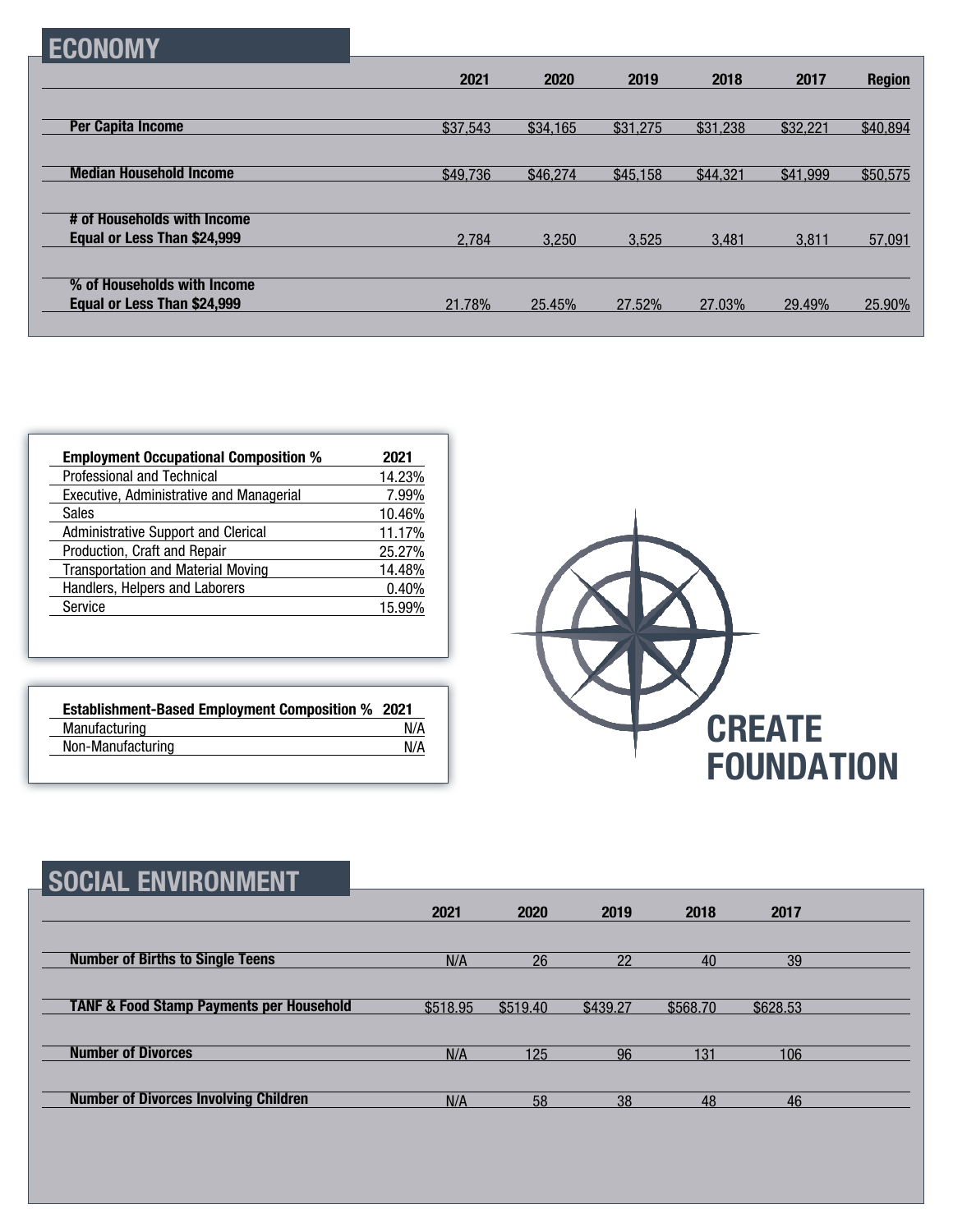### **EDUCATION**

|                                           | 2021     | 2020     | 2019     | 2018    | 2017    | <b>Region</b> |
|-------------------------------------------|----------|----------|----------|---------|---------|---------------|
|                                           |          |          |          |         |         |               |
| Percent of Population 25+ with HS Diploma | 82.37%   | 81.72%   | 79.73%   | 78.90%  | 77.92%  | 82.93%        |
|                                           |          |          |          |         |         |               |
| <b>Average Expenditure per Student</b>    | \$12,545 | \$12,263 | \$10,840 | \$9,479 | \$9,525 | \$11,915      |
|                                           |          |          |          |         |         |               |
| <b>ACT All Students</b>                   | 15.37    | 16.26    | 15.54    | 16.04   | 15.79   | 17.36         |
|                                           |          |          |          |         |         |               |
| <b>Average Class Size</b>                 | 13.22    | 13.62    | 13.26    | 14.69   | 14.14   | 12.57         |

| <b>Educational Attainment % by level</b> | 2021   |
|------------------------------------------|--------|
| Graduate/Professional                    | 3.65%  |
| 4 Year Degree $+$                        | 10.03% |
| Associate's Degree                       | 6.67%  |
| Some College                             | 23.35% |
| High School Diploma                      | 38.68% |
| Some High School                         | 13.44% |
| Some Elementary                          | 4 19%  |

| <b>High School Completer Rate</b> | 2021 |
|-----------------------------------|------|
| <b>Marshall County</b>            | 88 ° |
| <b>Holly Springs</b>              | 93.2 |

#### **HOUSING**

| ---------                                 |           |           |           |           |          |               |
|-------------------------------------------|-----------|-----------|-----------|-----------|----------|---------------|
|                                           | 2021      | 2020      | 2019      | 2018      | 2017     | <b>Region</b> |
|                                           |           |           |           |           |          |               |
| <b>Percent of Owner Occupied Housing</b>  | 76.96%    | 76.91%    | 76.91%    | 76.81%    | 76.77%   | 68.26%        |
|                                           |           |           |           |           |          |               |
| <b>Percent of Renter Occupied Housing</b> | 23.04%    | 23.09%    | 23.09%    | 23.19%    | 23.23%   | 31.74%        |
|                                           |           |           |           |           |          |               |
| <b>Median Home Value</b>                  | \$148,471 | \$131,973 | \$112,172 | \$111,192 | \$97,651 | \$151,579     |
|                                           |           |           |           |           |          |               |